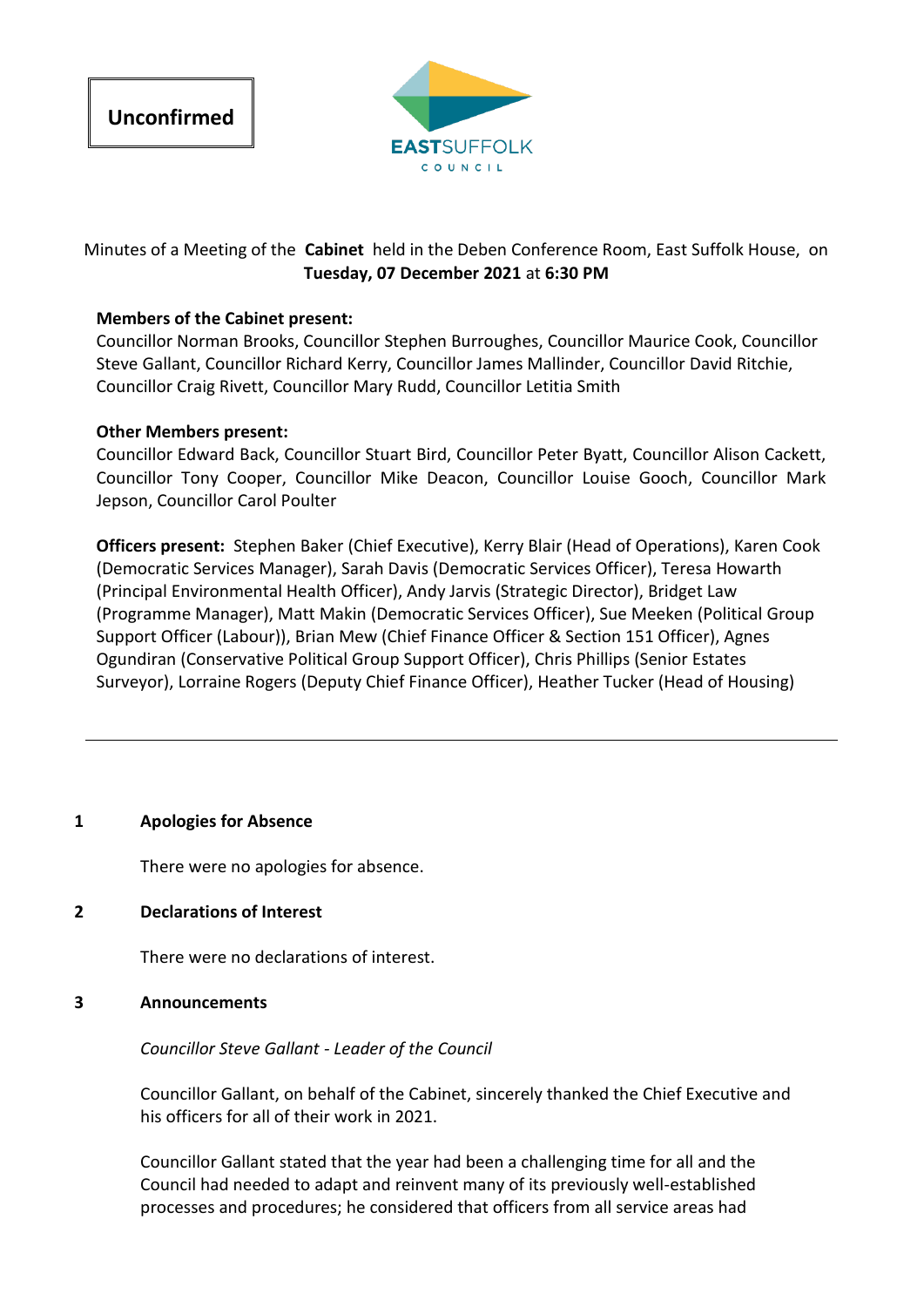worked tirelessly and gone the extra mile to continue to deliver the Council's ambitions.

Councillor Gallant explained that he had asked each Cabinet Member to outline one or two key achievements in their respective portfolios and said that Members acknowledged that these achievements could not have happened without the support and endeavours of the officer team that supports them.

# *Councillor Craig Rivett - Deputy Leader and Cabinet Member with responsibility for Economic Development*

Councillor Rivett cited the record level of support provided for businesses in 2021 in response to COVID-19 and directed everyone to the East Suffolk Means Business website for more information on the grants and support available. Councillor Rivett highlighted that more support for the high street, people and places would be coming in 2022.

The Cabinet was advised of a celebration event in Saxmundham that had taken place on 3 December 2021 which had been very well attended and that events had been provided by the First Light Festival Community Interest Company.

Councillor Rivett noted that £25,000,000 of funding had been secured from the Towns Fund for Lowestoft and work on the project was continuing. Another significant piece of work highlighted was Freeport East which Councillor Rivett said would go live in January 2022, pending further work on the business case, and would put the Port of Felixstowe in a strong position globally.

Councillor Rivett reminded Members that Banksy art had appeared in East Suffolk during 2021 and a consultation was underway on street art. It was intended to have a bigger First Light Festival in 2022 having had a scaled down event in 2021.

External funding had been secured for the renaissance of East Anglian fishing and a task and finish group was in place looking at ways to improve the industry. Councillor Rivett outlined the work on cliff stabilisation and beach huts in Lowestoft, including disabled access, and stated the Lowestoft Post Office project was progressing well. Councillor Rivett noted that the cafe at Martello Park, Felixstowe, had progressed to fitting out and he looked forward to seeing it in operation in 2022.

Councillor Rivett summarised the significant work undertaken on energy projects including the three examinations held in 2021 for East Anglia One North, East Anglia Two and Sizewell C, as well as the extensive consultations and meetings with Government ministers and civil servants to remind them of the cumulative impact of projects in East Suffolk.

## *Councillor Norman Brooks - Cabinet Member with responsibility for Transport*

Councillor Brooks advised that the rollout of the Civil Parking Enforcement service had continued during 2021 and the service had been finessed during this period; he described it as a massive piece of work to introduce the service across the whole of East Suffolk and had been remarkably well done.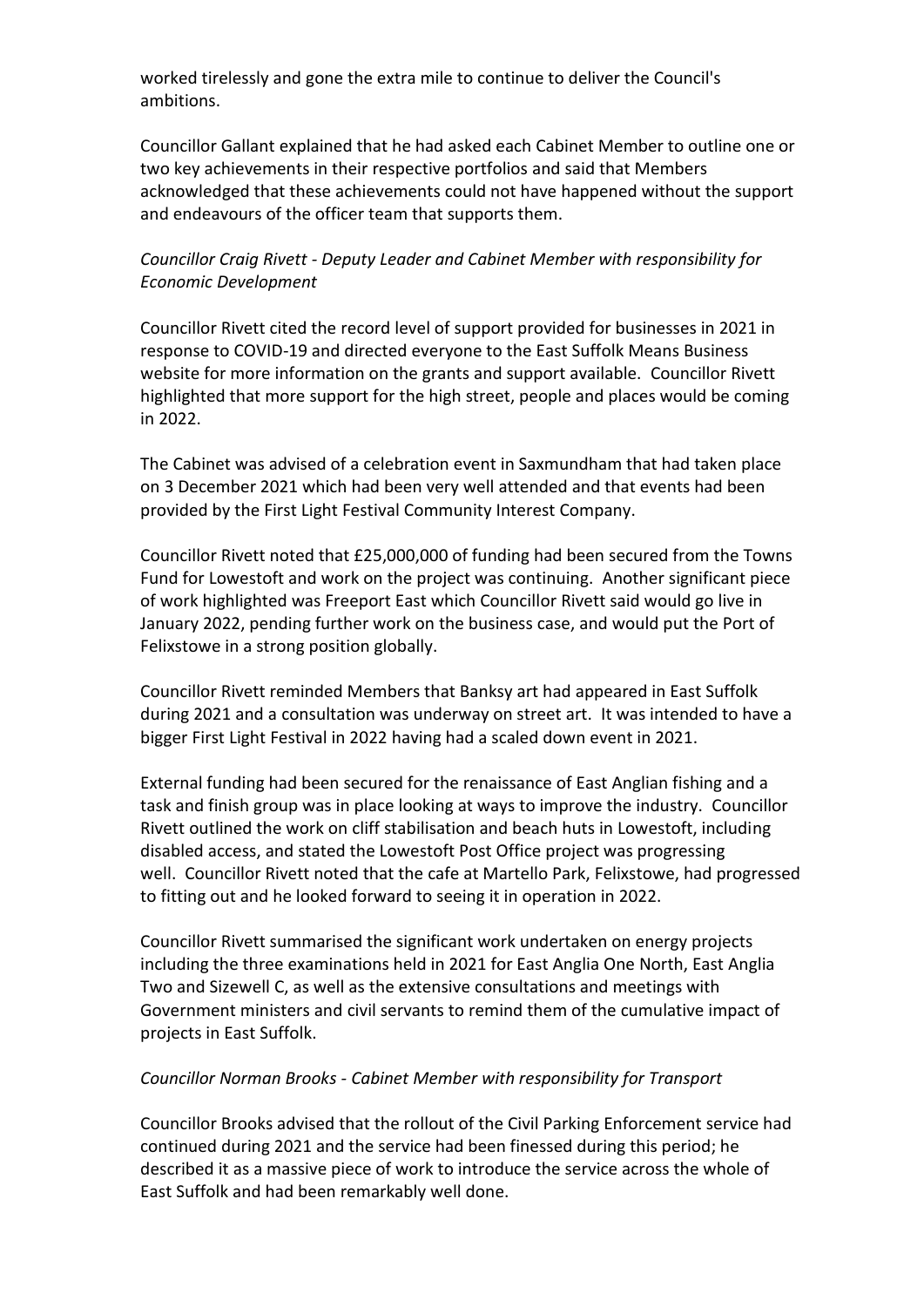Councillor Brooks noted that the Council had introduced 30 minutes free parking in all of its car parks and highlighted that the use of the RingGo app exceeded 50% of paid for parking events in 2021, compared to less than 10% in 2019. Councillor Brooks stated that this saved the Council money and reduced its carbon footprint from the collection of cash from pay machines.

Cabinet was informed that the Council remained party to a variety of ongoing consultations regarding proposed improvements to the A12/A14 Copdock Interchange and the A12 near Lowestoft and was working with partners on proposed improvements to the A12 near Wickham Market. Councillor Brooks said that there had been movement on other highways improvements in Suffolk to ensure that any freight generated by the Sizewell C construction, should it be approved, would be accommodated by the road network.

## *Councillor Stephen Burroughes - Cabinet Member with responsibility for Customer Services, ICT and Commercial Partnerships*

Councillor Burroughes stated that 2021 had been just as challenging as 2020 and considered that the Customer Services Team had been outstanding in all areas; the Team had continued to work from home in a very efficient way and had moved to a single front desk and virtual call centres. Councillor Burroughes said that customers were being encouraged to migrate to using a MyEastSuffolk account to interact with the Council online.

Councillor Burroughes advised that the Customer Services Team was continually using a data led approach through the Customer Services Dashboard, comments received and "Make Every Contact Count" to identify glitches and improve support services across the Council; this process had been streamlined with the implementation of new software packages during 2021.

Councillor Burroughes considered that the virtual call centre setup worked well and digital coaching had been offered to customers not used to interacting with the Council online. Councillor Burroughes highlighted that the Customer Services Team had dealt with a large number of queries on a number of topics during 2021, including supporting the COVID-19 response in signposting residents to health services.

Councillor Burroughes also outlined the improvements made by the Council's ICT service, such as doubling the bandwidth and improving network connectivity to make it easier for officers to work from home. Councillor Burroughes outlined the Grandpads scheme offered by the Council which had helped to reduce social isolation during the lockdowns, particularly for older people in East Suffolk. The ICT Team was using intelligent performance management to drive systems forward and was undertaking a digital audit.

Councillor Burroughes was of the view that the Council's commercial partnerships had worked well in 2021; Everyone Active had taken over the operation of the Council's leisure facilities in the former Waveney District Council area and Places for People had continued to deliver good services at the Council's leisure facilities in the former Suffolk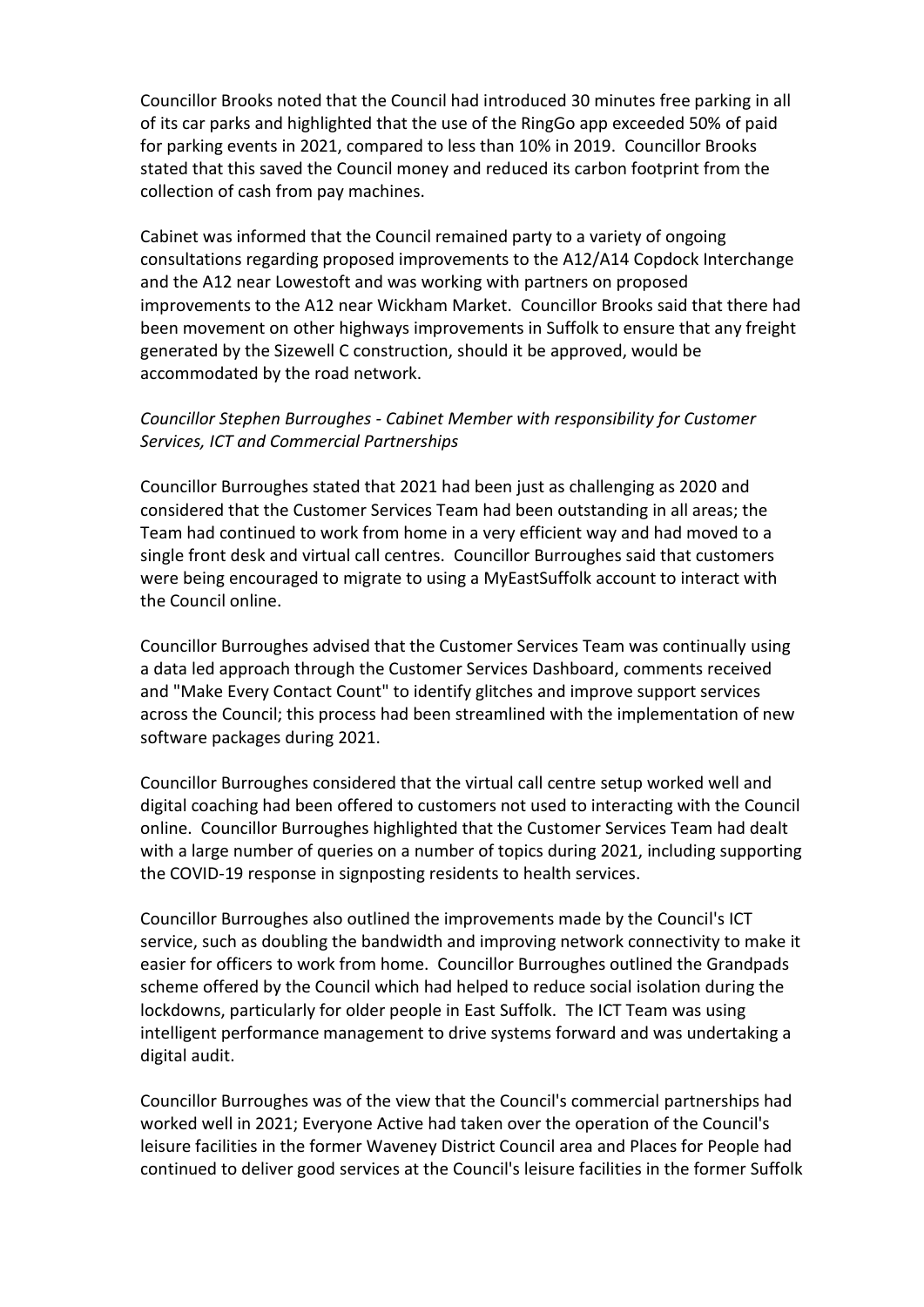Coastal District Council area. Councillor Burroughes confirmed that the Council was driving improvements with East Suffolk Norse through Key Performance Indicators.

## *Councillor Maurice Cook - Cabinet Member with responsibility for Resources*

Councillor Cook highlighted that the Council had achieved a balanced Budget including freezing District Council Tax and providing an additional contribution of £110,000 to town and parish councils to restrict their precept rises; a number followed the Council's lead and had not increased their precept.

It was noted that since the beginning of the COVID-19 pandemic the Council had paid out over £130,000,000 in grants to businesses and in support of communities. Transparency to both Members and the public had been increased by taking the draft Budget to both Cabinet and Full Council and introducing half-yearly performance reports.

The Council had increased its investment in Multi Asset Trusts by a further £5,000,000 to boost its income from long-term reserves and had arranged an Environmental, Social and Governance advice service from its City analysts, Arlingclose, which would lead to the issuing of an 'Ethical Investment Statement' in the Council's Treasury Strategy from January 2022. Councillor Cook added that the Council had also increased its commercial income from the purchase and letting of the Moor Park Industrial site and the NWES Office accommodation complexes.

Councillor Cook outlined that a business case and other preparatory work had been provided towards the formation of the East Suffolk Services Ltd Local Authority Trading Company (LATCo) and other future, yet to be announced projects. The Council had also provided a new investment strategy and financial framework to the newly formed Southwold Harbour Management Committee.

Councillor Cook confirmed that the Council had received the agreement of the Government to close the second homes Council Tax/Business Rates loophole.

It was noted that the Council had provided additional funding for the Gull Wing Bridge project in Lowestoft; Councillor Cook detailed that in his own Ward an agreement had been facilitated between three parish councils to a new Solar Energy Farm to provide electricity for 16,500 homes, which would save 11,000 tonnes of carbon each year and provide a significant contribution to the Council's business rates in the coming years.

Councillor Cook concluded that these examples and many more to comply with the Council's ethos of creating sound income streams which, ultimately, help to relieve the pressure to increase Council Tax for the benefit of all residents of the district.

## *Councillor Richard Kerry - Cabinet Member with responsibility for Housing*

Councillor Kerry highlighted the hard work to meet the needs of clients presenting to the Council seeking housing advice, noting the work of outreach officers to work closely with rough sleepers and accommodation offers being made to all those verified as rough sleeping. Officers had also continued to work with partners and other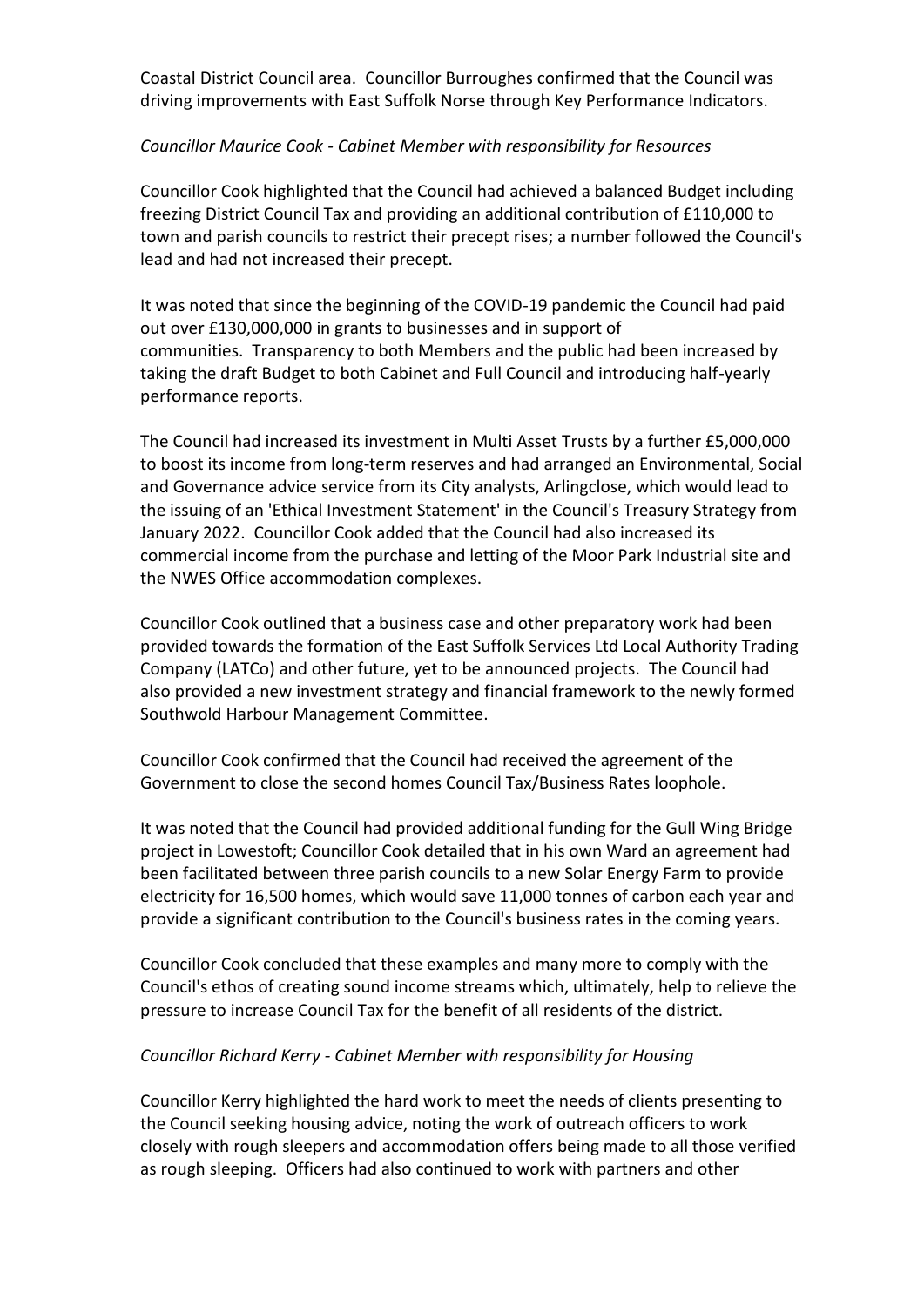statutory services to provide support to clients including wrap around support to enable long-term sustainable housing options and reducing rough sleeping.

Councillor Kerry outlined the work that had been completed to deliver a seven-bed unit of supported housing in Lowestoft in partnership with Orwell Housing, as part of the Next Steps Accommodation Programme. It was highlighted that this facility was launched in June 2021, only four months after the Council had secured the funding to do so. Councillor Kerry detailed the benefits of the project and the cross-team working that had enabled it to be delivered within such a short deadline. The Department for Levelling Up, Housing and Communities (DLUHC) had visited the project and had been extremely impressed with the high quality of accommodation.

The Cabinet was advised that a new online service for housing tenants, myHome, was launched earlier in 2021 which allowed tenants to view rent balance and statements, make rent payments, set up paperless direct debits, review repair history, manage appointments, and allow secure messaging between tenants and Housing Officers.

Councillor Kerry summarised the housing development that had been progressed in 2021 and highlighted that the Stepping Home service was highly commended in the national Municipal Journal awards in the category for Delivering Better Outcomes.

The Private Sector Housing Team had successfully led a Suffolk-wide bid to increase awareness and enforcement action against landlords flouting the rules around renting out properties with a low energy efficiency rating; the project was now underway. Green Homes Grant funding had been secured to 2023 to deliver energy efficiency and renewable solutions across Suffolk.

Councillor Kerry concluded by stating that the Council had secured funding of £20,000 through the Local Government Association's Housing Advisors Programme to review the existing temporary accommodation for provision for those experiencing homelessness and support the development of a business case to consider the most appropriate future model of provision.

#### *Councillor James Mallinder - Cabinet Member with responsibility for The Environment*

Councillor Mallinder said that The Environment was one of the Council's core principles; the Council had declared a Climate Emergency in 2019 and had taken action in response to this. Councillor Mallinder said that the Council had a nature first focus and had made biodiversity a key priority throughout 2021.

Councillor Mallinder detailed the "Pardon the Weeds" campaign launched in 2021 which had created over 100 sites in conservation areas and demonstrated to residents that the Council cared about the environment and supported biodiversity. Councillor Mallinder announced a reduction in glyphosate spraying by 45% in 2021.

Cabinet was advised that during the summer of 2021 the Council had worked with town and parish councils to ensure they had the right number of bins and had introduced more paper recycling bins; 2021 had also seen the introduction of "smart" bins that indicated when they were full.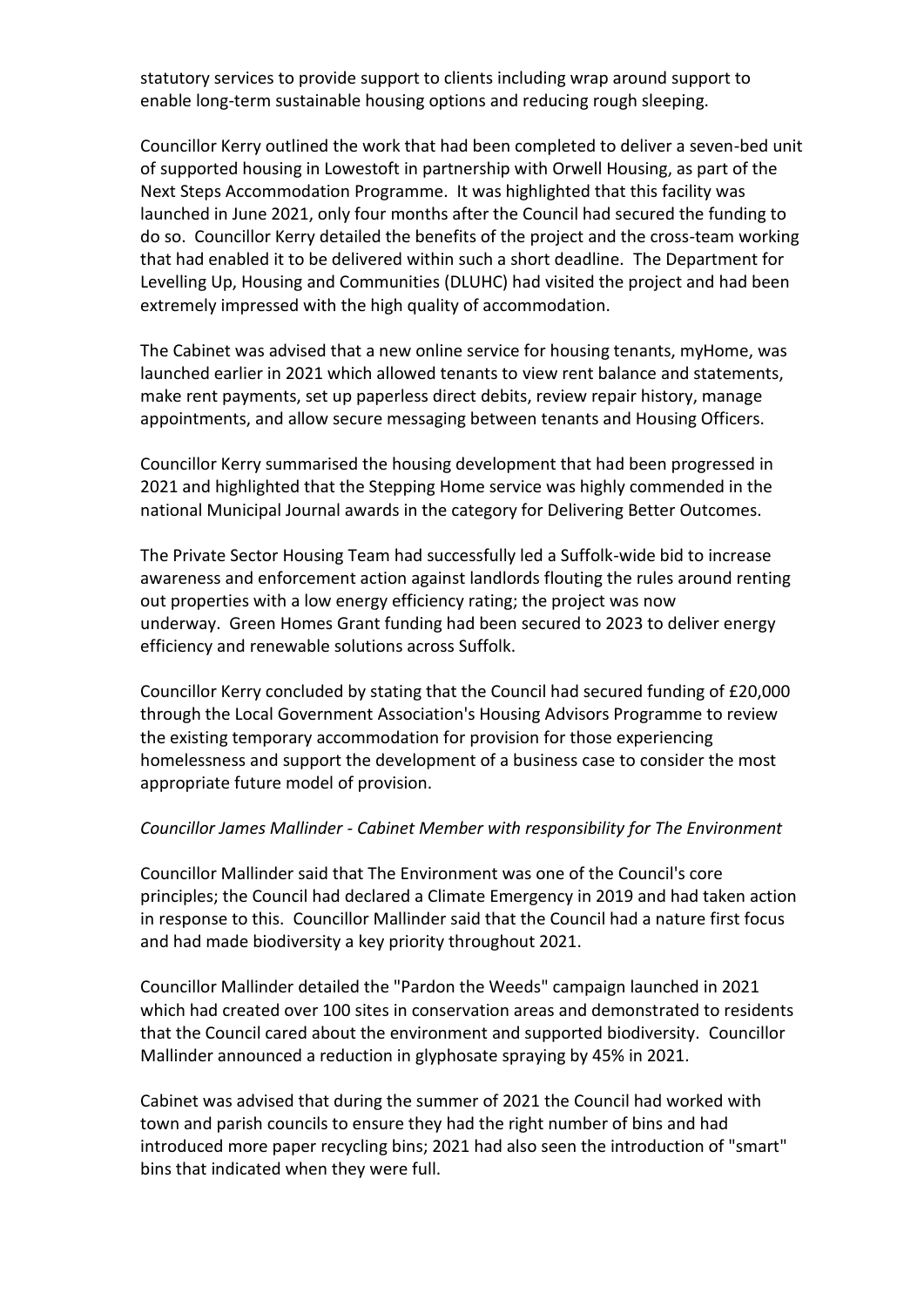Councillor Mallinder expanded on changes to how cemeteries had been managed to allow more natural growth where appropriate to create pocket nature reserves. Wildflower border planting had taken place at the entrance to East Suffolk House and Councillor Mallinder considered it had exceeded expectation, describing it as having looked different each week. Councillor Mallinder noted that an Air Quality Strategy had been adopted in 2021.

September 2021 was cited by Councillor Mallinder as being historic, as Cabinet had approved the transition of its vehicle fleet from diesel fuel to palm free hydrotreated vegetable oil which was sustainable and renewable and would reduce the fleet's carbon footprint by 90%; the fleet's footprint was 32% of the Council's entire carbon footprint. Councillor Mallinder said this was a huge step towards the Council becoming carbon neutral by 2030. It was noted that an open letter had been sent by residents highlighting the Council's commitment to the environment, which had been signed by all the political groups of the Council.

Councillor Mallinder advised the Cabinet of a recent successful campaign in Lowestoft to improve recycling; it had been reported that for the last few weeks there had been zero contamination on two particularly challenging routes in the area.

The Cabinet was advised that the "Tree Jubilee" campaign had been launched in November 2021 which would both support the Platinum Jubilee of Her Majesty Queen Elizabeth II in 2022 and help to build a sustainable environment.

Councillor Mallinder concluded by highlighting that the cross-party Environment Task Group had guided the environmental work in 2021.

# *Councillor David Ritchie - Cabinet Member with responsibility for Planning and Coastal Management*

Councillor Ritchie said that a great deal had been achieved in Planning and Coastal Management in 2021 and reported on the Lowestoft Flood Risk Management Project. Councillor Ritchie reported that the construction of the tidal flood wall had progressed well; the first cladding on Waveney Road had been installed which had smartened the area and provided vital protection to the area.

Cabinet was advised that the tidal barrier structure would now take the form of a 40 metre mitre gate and would be the first such structure not to require the diversion of a navigation channel as well as the second largest tidal barrier in the United Kingdom.

Councillor Ritchie said that a decision had been taken to change from the original 28 metre design following navigational simulations that had shown a need to keep the current width of the navigation channel, to allow larger vessels to continue to access the inner harbour. Councillor Ritchie considered that this would allow Lowestoft to continue to develop as a hub for offshore wind energy.

Councillor Ritchie noted that the project had worked with schools and young people in Lowestoft to offer work experience, training and employment and highlighted that the project's virtual visitor centre was open for the duration of the project at www.lowestoftfrmp.org.uk/consultation.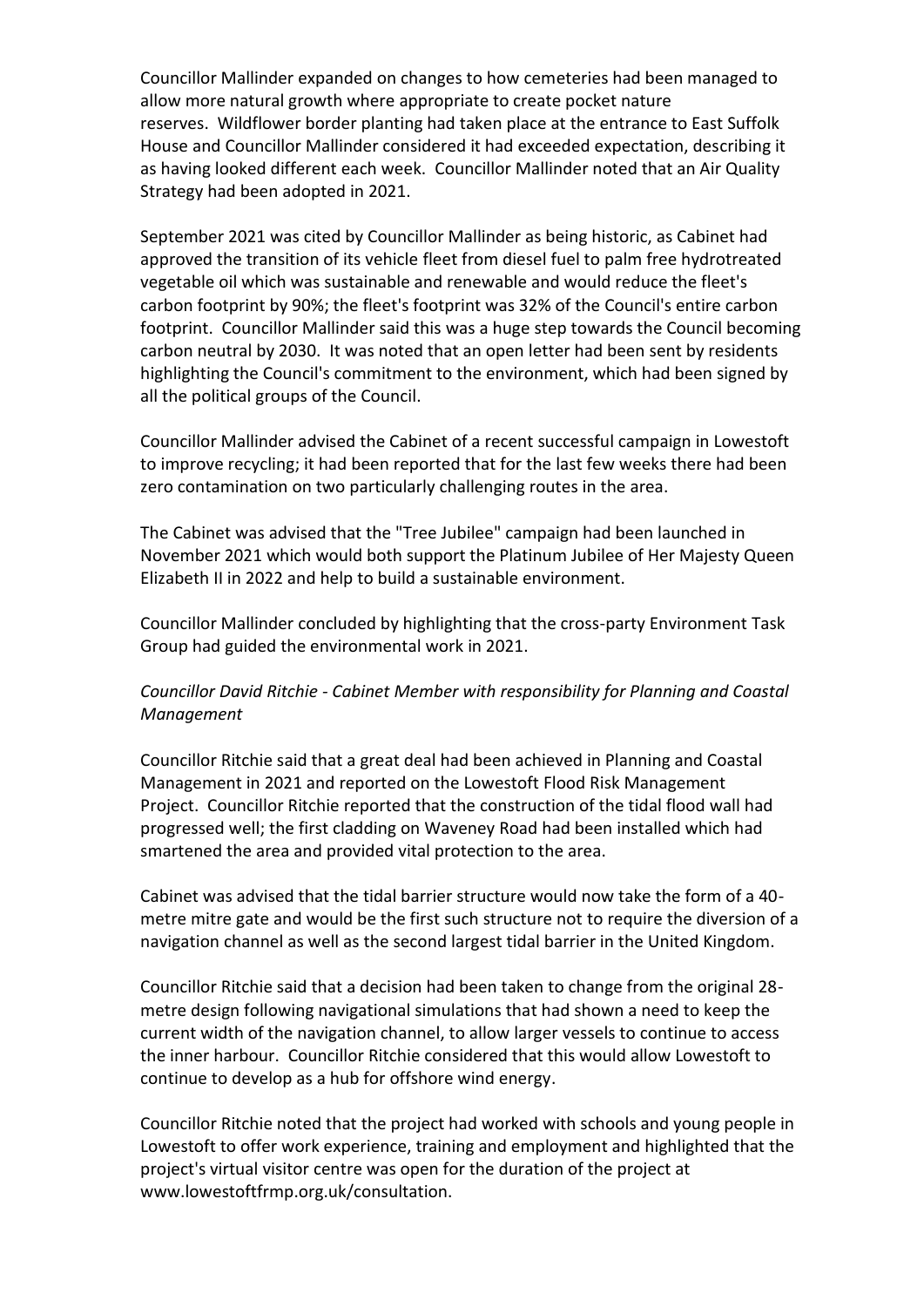Councillor Ritchie hoped that the project would be completed by 2026 and was possibly the largest engineering project ever undertaken by a district council; he gave massive credit to both Coastal Partnership East and the Council's Coastal Management team for the progression of the project and considered that the project would underpin a successful future for Lowestoft.

## *Councillor Mary Rudd - Cabinet Member with responsibility for Community Health*

Councillor Rudd noted that the ongoing COVID-19 pandemic, including the Delta and Omicron variants identified in 2021, had put enormous pressure on the teams in her portfolio. The majority of work by these teams had not created big headlines but had kept residents safe; Councillor Rudd cited the work of Emergency Planning, Food and Safety, Corporate Health and Safety, Port Health, Community Health and Licensing as being important in achieving this and considered the work of these teams to have been amazing.

Councillor Rudd highlighted that the Food and Safety and Licensing Teams had visited restaurants and other eating places to ensure they were complying with the rules and that Health Teams had been assisting with the vaccine rollout and other aspects of the COVID-19 response. Councillor Rudd said that Port Health had expanded its staff to cover the extra workload involved with Brexit. Councillor Rudd thanked staff for their hard work.

# *Councillor Letitia Smith - Cabinet Member with responsibility for Communities, Leisure and Tourism*

Councillor Smith thanked the residents of East Suffolk for the high numbers of volunteers seen throughout the year, at a time when the district needed to come together to help one another. Councillor Smith outlined the continued work of the eight Community Partnerships in their communities. Councillor Smith covered the launch of EAST (Everyone Active, Supported Together) bags earlier in 2021 which had been supported by the Community Partnership Board.

Councillor Smith noted she had joined a gym in 2021 and was regularly encouraging members of the Cabinet to be more active. Councillor Smith highlighted the Women's Tour event held in Felixstowe as well as a triathlon event that took place in the town on the same weekend, along with an event in Lowestoft to celebrate the longest day of summer which had been organised by the First Light Festival CIC. Cabinet was reminded that the Council's leisure centres had reopened in April 2021 as part of the roadmap out of lockdown. Councillor Smith said that moving forward from this the Council had continued to make efforts to support communities and had reviewed and extended place-based initiatives in Lowestoft and Leiston. Work was being undertaken to support young people into employment and Councillor Smith noted that Cabinet had approved funding for a new project to fund rural youth provision.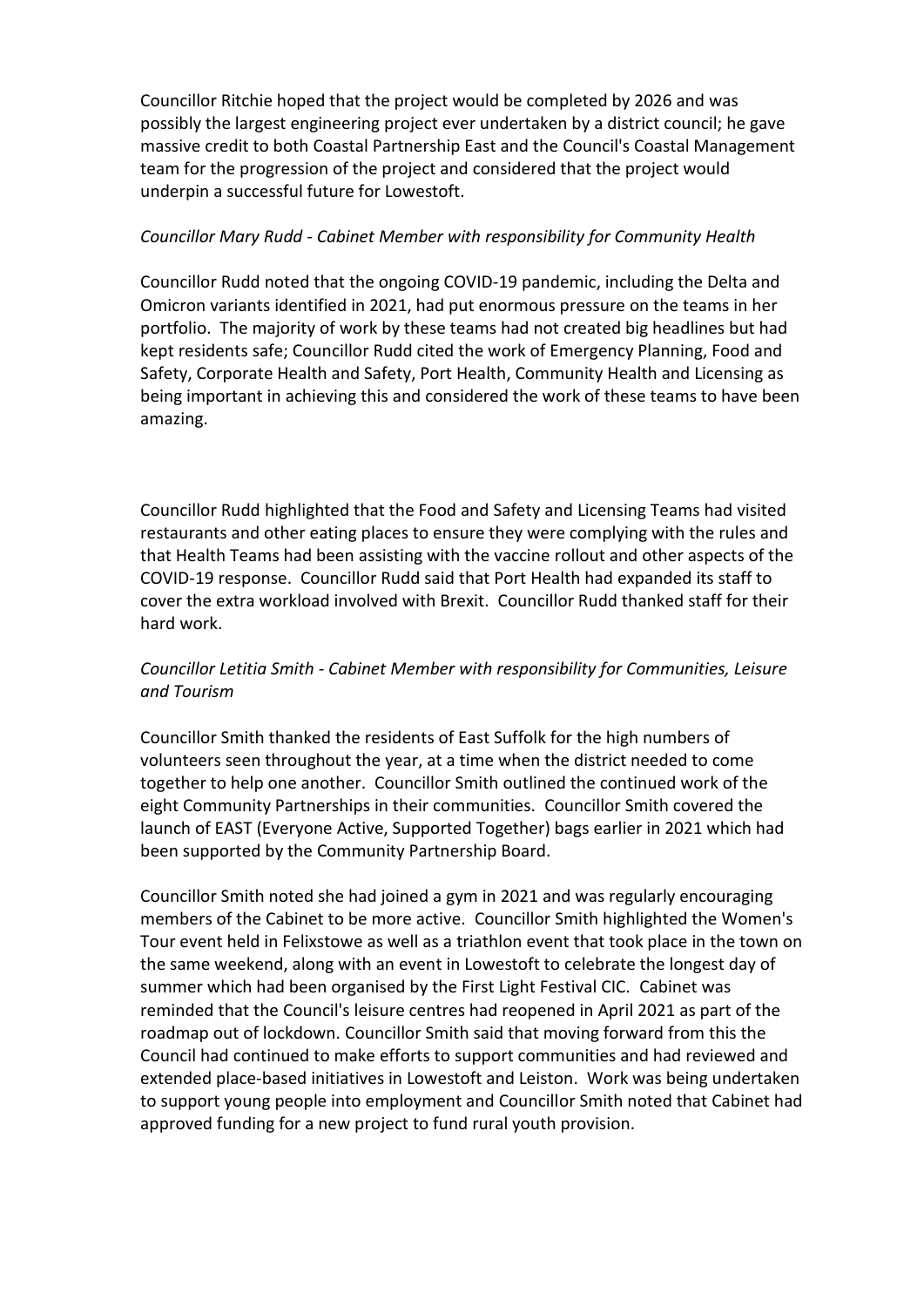Councillor Smith said that she could not cover all the projects undertaken in 2021 and would circulate more information to all Members of East Suffolk Council to remind them what had been achieved during the year.

#### **4 Minutes**

## **RESOLVED**

That the Minutes of the Meeting held on 2 November 2021 be agreed as a correct record and signed by the Chairman.

## **5 Council Tax Base 2022/23**

Cabinet received report **ES/0961** by the Cabinet Member with responsibility for Resources, who stated that the report outlined the process for estimating the tax base and the elements that needed to be taken into account. Starting with the total number of dwellings in the district, Councillor Cook reported, adjustments were made for reliefs, discounts, growth, and an estimated collection rate to arrive at a tax base expressed as a number of Band D equivalents. An increase in the council tax base had financial implications for precepting authorities as their income from a given level of Band D council tax was increased.

Councillor Cook stated that a number of impacts of the COVID-19 pandemic were evident in the calculation of the council tax base for 2021/22. The tax base for 20222/23 showed an overall increase as these impacts had diminished or reverted to normal trends. The number of properties saw significant growth in the last half of 2020/21 and the first half of this year, but there were now signs of levelling off, with the assumption now for growth to be around 0.7%. Typically growth in property numbers had tended to be around the 1% level. The value of LCTRS reliefs rose significantly in the first half of 2020/21, but then levelled off, and there had been a steady decline throughout the first half of 2021/22.

At this stage, Cabinet was advised, it had not been assumed in calculating the 20222/23 tax base that there would be significant movements from the current position.

The pandemic did impact on collection rates, the collection rate used in the tax base calculation was revised downwards to 98.75%. Monitoring of the position in 2021/22 now indicated that the 99% collection rate used in the calculation could be reinstated for 2022/23.

In concluding, Councillor Cook advised that Appendix A within the report showed the estimated 2022/23 council tax base for the district of 89,023.43 Band D equivalents by parish, an overall increase of 1,684.00, or around 1.93%, on the tax base for the current year of 87,339.43 Band equivalents. This Appendix also showed the increase or decrease in the tax base by parish compared with 2021/22.

There being no questions or debate, on the proposition of Councillor Cook, seconded by Councillor Gallant, it was by a unanimous vote

#### **RESOLVED**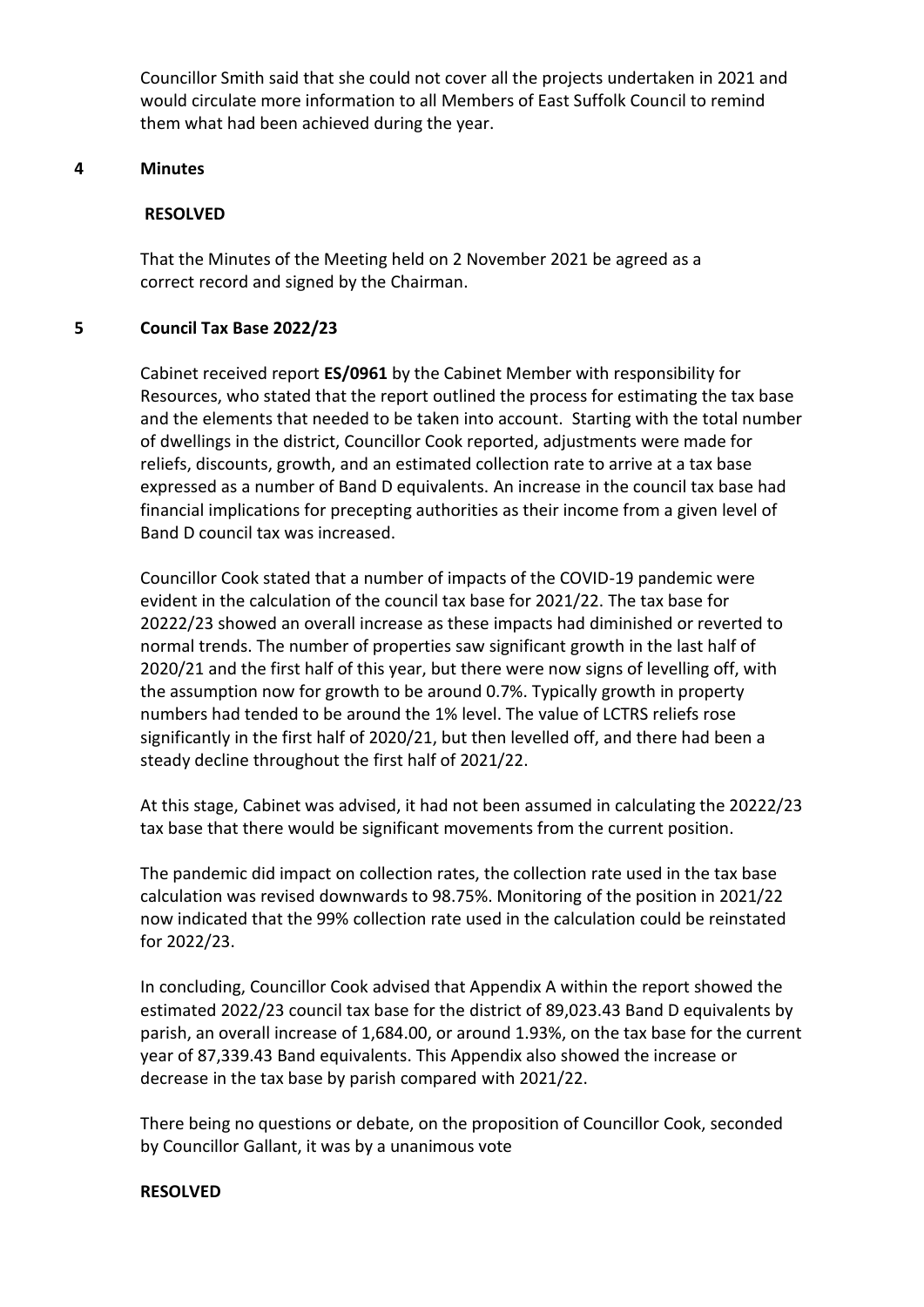1. That the council tax base for 2022/23 for the East Suffolk district is 89,023.43 Band D equivalent properties be approved.

2. That the Council tax bases for 2022/23 for individual town and parish areas area as shown in Appendix A to report ES/0961 be approved.

## **6 Draft Medium Term Financial Strategy**

Cabinet received report **ES/0962** by the Cabinet Member with responsibility for Resources, who stated that the report presented an updated Medium Term Financial Strategy (MTFS) as of November 2021. The MTFS provided a baseline forecast of income and expenditure and looked at the overall financial climate, including public finances and the local government financial environment.

On 27 October 2021, Councillor Cook reported, the Chancellor delivered the Autumn Budget and Spending Review 2021. The Spending Review which covered the next three years was broadly positive for local government, with funding much better than expected. The increase was very much front loaded with growth in grant funding in 1922/23 and no further general increases in the following two years. The draft MTFS had assumed another year of the Revenue Support Grant and the Rural Services Delivery Grant, an additional £590k for next year. However, there was less certainty for continuation of the Lower Tier Services Grant and a new allocation of New Homes Bonus, so for now, these were not included in the MTFS beyond the current year.

The central assumption on Business Rates was, Councillor Cook advised, a continuation of the current regime for another year, with changes taking place in 2023/24. East Suffolk was in an advantageous position under the current system and deferral of the reforms constituted a financial benefit of over £3m to the Council in 2022/23.

Cabinet was advised that the Provisional Local Government Finance Settlement was due to be released in the week commencing 6th December 2021, which would provide greater detail on Government funding and Business Rates.

The updated Council Tax base was an improved position, with growth at 1.93% compared to 1% forecast earlier in the year. This was an additional £138k of income for 1922/23. A cautious approach had been taken with forecasting tax base growth in future years, with prudent assumptions regarding LCTRS reliefs and Collection Rates, and completion of development sites levelling off.

As of November, the draft MTFS reported an updated budget gap of £1m for 22/23, a reduction of £4.4m from the February position. This was primarily due to deferral of reforms to the Business Rates system. Future years were showing a slight increase on the February budget gap of between £700k and £800k, giving rise to annual budget gaps of around £6m.

There were key areas of the budget still to be finalised, Councillor Cook advised, which could have a significant impact on the budget position. This included revenue implications of the capital programme, establishment costs and partnerships.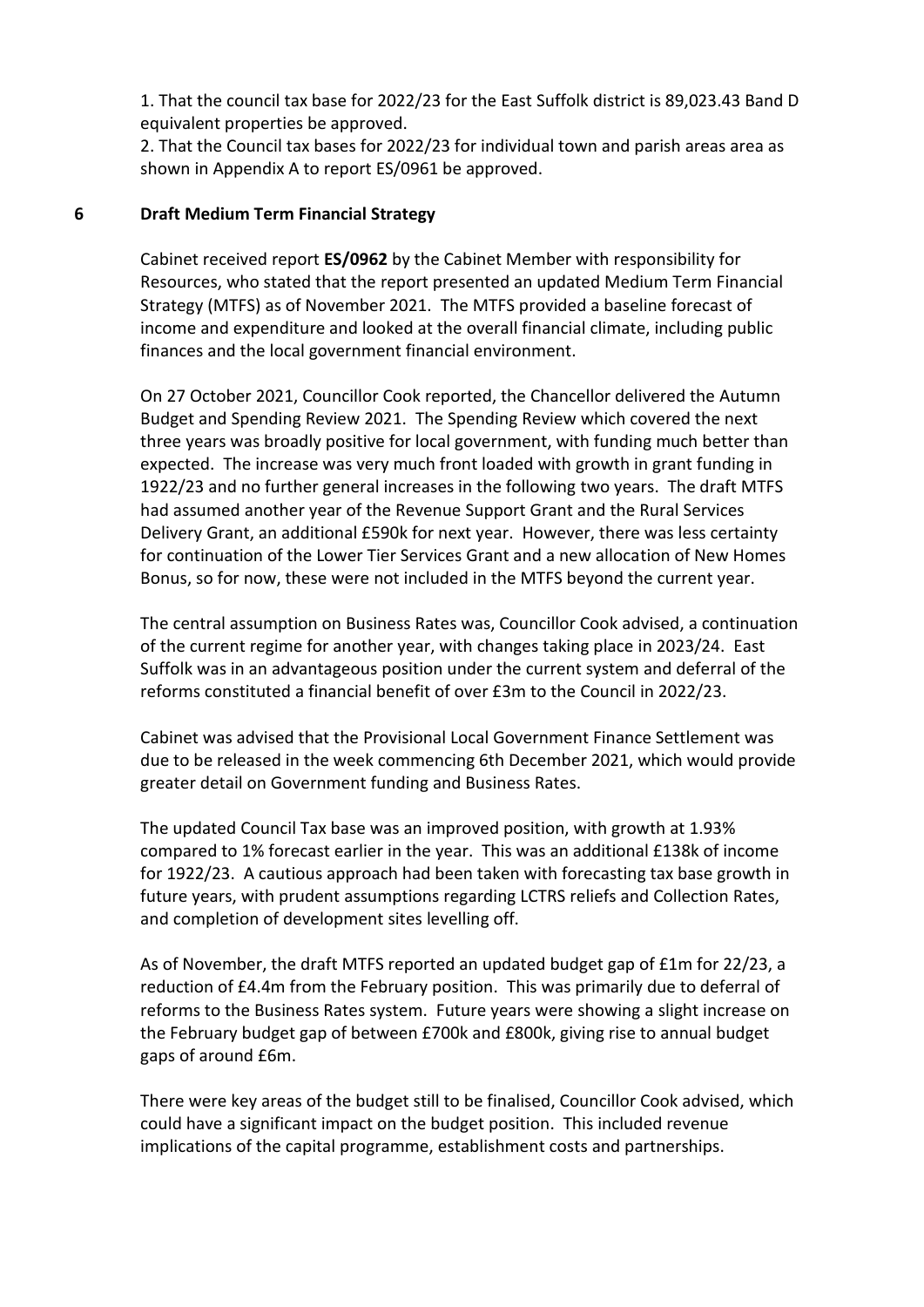In conclusion, Councillor Cook reported that the 2022/23 budget would be presented to Cabinet and Council on 1 and 23 February respectively, along with further updates to the MTFS.

The Leader, firstly, referred to all of the achievements of ESC during the last 12 months, and he stated that those achievements could not be completed without an excellent Financial Services Team working in the background to turn ambitions into realities. The Leader offered his thanks to the Team for all of its work during the last 12 months.

Following a question from the Cabinet Member with responsibility for Housing regarding the forthcoming Provisional Local Government Finance Settlement announcement, and if it was not positive news, whether it might have an adverse impact on the revenue programme going forward, the Cabinet Member with responsibility for Finance stated that he was anticipating a positive outcome and officers added that latest intelligence was that it was likely to be in line with with the assumptions within the Strategy, ie a one year settlement, with a stand still position on some of the big variants, ie business rates. Officers stated that, once the information had been received, they would circulate a paper to Cabinet that would set out the implications for ESC.

In response to a question from Councillor Byatt regarding New Homes Bonus, officers advised that their latest thinking was that it would mirror what was expected in respect of the rest of the settlement, ie a one year roll forward of previous arrangements. Officers added that it was quite difficult to estimate, if it was a one year roll forward, what the amounts might be because the last year had been such an unusual year in respect of completions of houses, which determined the amounts of New Homes Bonus. At the moment, a prudent approach had been taken of no reliance on New Homes Bonus.

Councillor Byatt made further points regarding the forthcoming Local Government Finance Settlement, but it was acknowledged that at this point the announcement was still awaited and unknown.

On the proposition of Councillor Cook, seconded by Councillor Gallant, it was by unanimous vote

# **RESOLVED**

1. That the draft Medium Term Financial Strategy attached to report ES-0962 as Appendix A be approved.

2. That Members and Officers develop proposals to set a balanced budget for 2022/23 and beyond be approved.

## **7 Review of Waste Management: Recommendations from Scrutiny Committee**

Cabinet received report **ES/0963** by the Cabinet Member with responsibility for the Environment, which included, as an appendix, a report by the Chairman of the Scrutiny Committee, containing recommendations for Cabinet to consider.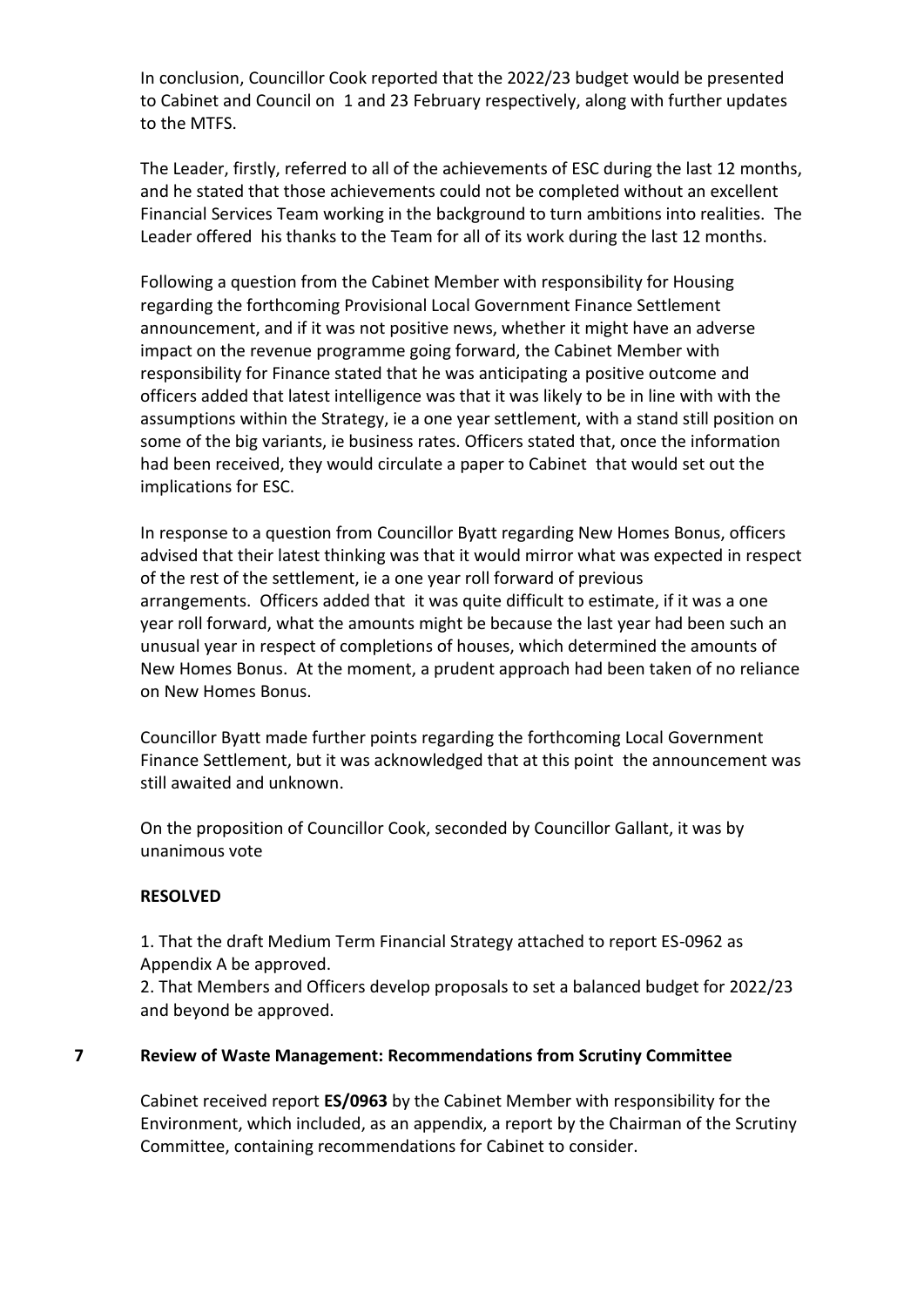At the invitation of the Leader, the Chairman of the Scrutiny Committee, Councillor Bird, introduced his report; he firstly stated that the Scrutiny Committee had decided to undertake a very comprehensive review of almost every aspect of waste management, hence the number of recommendations contained within his report. Councillor Bird, commenting on the Cabinet report, stated that he welcomed that Cabinet would positively embrace a number of the proposals but he found it disappointing that the Cabinet Member with responsibility for the Environment's recommendation was to not accept the recommendation on increasing the fixed penalty notice for littering to the maximum allowable; Councillor Bird felt that by making the increase it would send a good message of deterrence; he found the argument against it somewhat unconvincing, that higher fines may lead to more payment defaults; he stated that if this argument was taken to its logical conclusion then no fines would be imposed because people would not pay them.

The Cabinet Member with responsibility for the Environment, firstly referring to the recommendations put forward by the Scrutiny Committee, stated that ESC was doing much of the work already; he also reminded members that ESC was not the solution; it was only part of the solution; he added that he wished that ESC could do more, but it did not have the authority; however, he added, ESC had the responsibility to make waste disposal as easy as possible and he believed that ESC did that. Going forward, with the move a Local Authority Trading Company to deliver waste services, there would be a review of practices and Councillor Mallinder reassured members that there there would be continued integrated working. Turning to the Environmental Bill, Councillor Mallinder reported that this would bring a complete change of how household waste would be collected.

Turning to the recommendations with the report, Councillor Mallinder summarised all of the recommendations together with his responses.

Councillor Deacon, Vice-Chairman of the Scrutiny Committee, after giving thanks for the report, stated that he was very disappointed with some of the content; giving an example, he referred to fly tipping, and he stated that the Police and Crime Commissioner in Northamptonshire saw fly tipping as a crime and, as such, he supported local land owners to have rubbish removed. The Leader, in response, agreed that this was probably a very good initiative in Northamptonshire, but he believed that the Scrutiny Committee should be looking at things that ESC could do; he added that ESC did not control the PCC and related funds. The Leader believed that ESC should focus on the benefits for East Suffolk. Councillor Deacon, speaking again, stated that he accepted that view; however, he felt that ESC could approach the PCC, possibly with other district Councils within Suffolk. The Leader, in response, referred to the Suffolk Waste Partnership (SWP) and stated that if there was a suggestion that was Suffolk-wide, then it needed to be considered by the SWP. The Leader was of the view that it was not the role of the Scrutiny Committee to ask Cabinet to ask somebody else to do something; he added that the Scrutiny Committee could, if it so wished, contact the Chair of the SWP regarding initiatives.

Councillor Mallinder, speaking as Chair of the SWP, confirmed that the initiative referred to by Councillor Deacon would be considered by the SWP.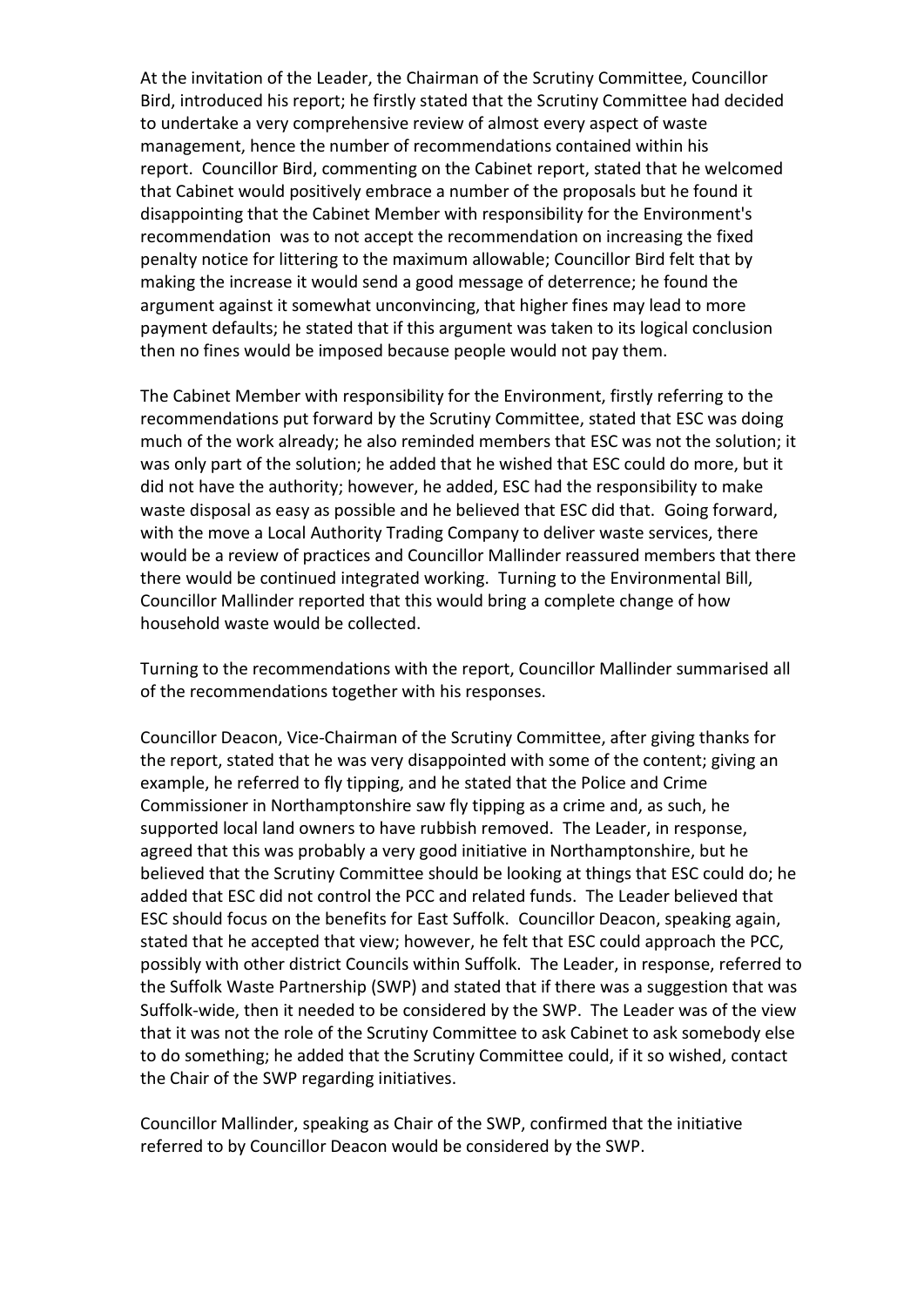Councillor Byatt referred to the reference within the report to Norse Commercial Services and ESC's Environmental Enforcement Team working together; he referred to the end of the Norse contract and asked if consideration was being given to forming a Shadow LATCO. In response, the Leader referred to the Board that had been set up, working towards the introduction of the LATCO; it was not a Shadow Board he said, because that would not be appropriate, but a lot of work was underway, including monitoring and planning for 2023, when there would be a change of contract.

Councillor Byatt referred to the many people on low incomes within the East Suffolk area, who could not afford to pay the fee for the removal of bulky waste, and he asked for that to be given further thought in the future. Councillor Mallinder, in reply, referred to the officer team working closely with housing colleagues in order to assist as much as possible. He felt that there was an opportunity for town and parish councils to assist and help their communities. Councillor Mallinder encouraged ward members to discuss this with town and parish councils and he offered assistance and guidance.

Councillor Byatt, referring to the education of people, suggested that perhaps councillors could contact the schools within their own respective wards. In response, Councillor Mallinder repeated the importance of education and he wanted ESC to be proactive in this area; again, he was happy to assist where possible.

Councillor Byatt referred to budgets and hoped that there would be savings through the introduction of the LATCO. The Leader, in reply, stated that there would not necessarily be savings in moving from one contract to another in 2023; it was not necessarily about saving money, it was about providing value for money he stated.

In response to comments by Councillor Byatt in respect of the Environmental Bill, Councillor Mallinder stated that the concept of the Bill was to harmonise the service across the whole of the UK and he welcomed this, hoping that the UK would focus on recycling waste better, although, ultimately, the UK had to consume less and produce less waste; that was key he stated.

Councillor Gooch, after giving thanks for the report, referenced the Scrutiny Committee's attempt to look at proposed actions to try to make the lives of residents easier, cleaner and less blighted by litter. Firstly, Councillor Gooch echoed the words of Councillor Byatt, ie trying to enable people who were financially struggling to not find themselves with the only option but to dump a broken fridge because they could not afford the fees for having it removed. Councillor Gooch also expressed her disappointment at the proposal to not increase the fines where people dumped things deliberately, stating that the fines should represent the damage being done to communities. Finally, Councillor Gooch commented in respect of representations to other bodies, and asked it it would be better for representations to go from the Scrutiny Committee or the Environment Task Group.

The Leader, after acknowledging the comments, referred to representations and stated that it was a matter for each to consider; it was not a matter for Cabinet. Councillor Mallinder, referring to littering, stated that everybody, ie town and parish councils; residents; producers; should take responsibility, not just ESC; he also referred to the disposal of large items and felt that charities, town and parish councils, community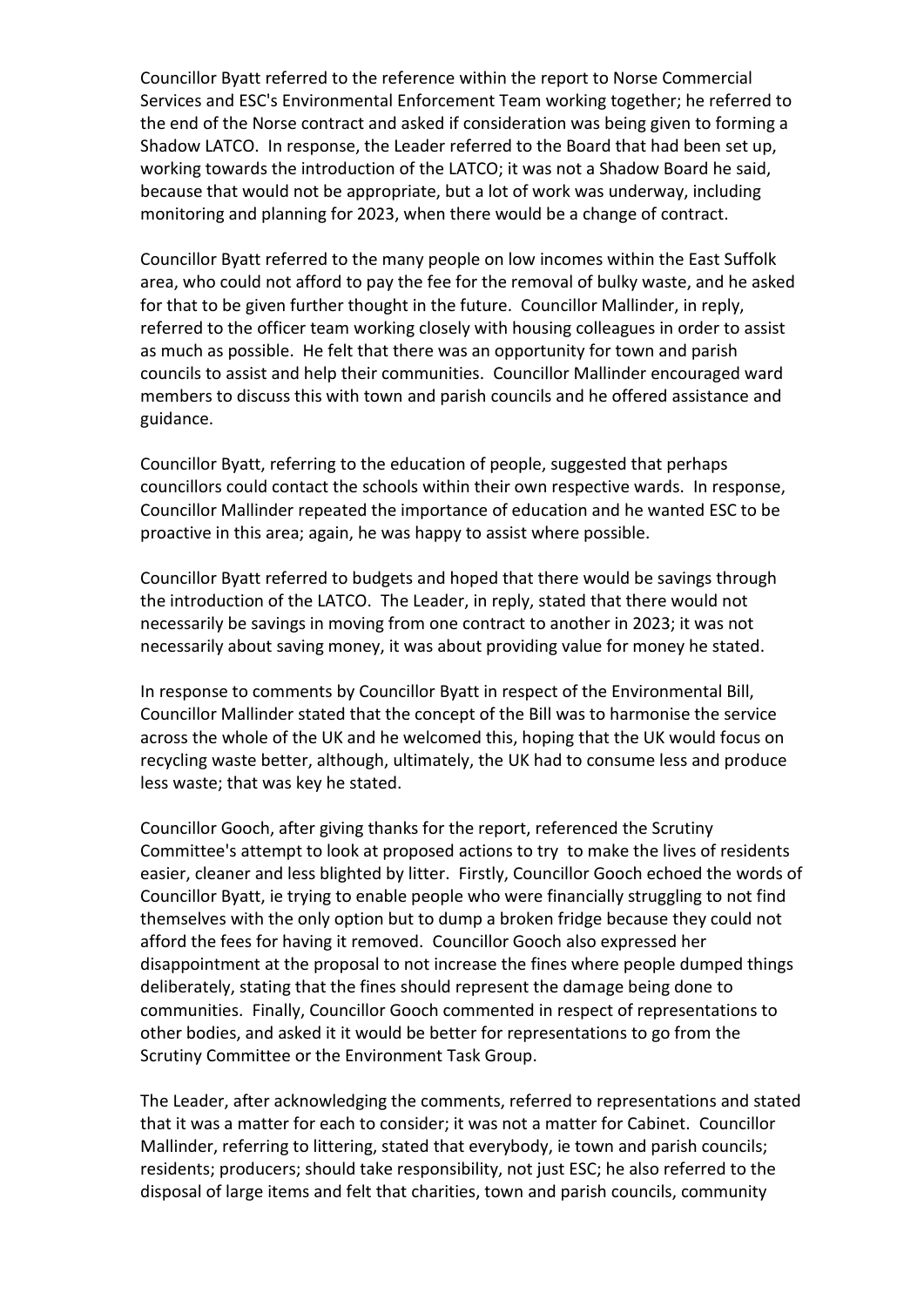partnerships etc could assist. He did not believe that the finance was causing an issue and he did not believe that fines were the answer; it was, he said, about education and encouraging people to make the right decisions.

The Leader stated that the recommendation with the report, by Councillor Mallinder, would be slightly amended.

On the proposition of Councillor Mallinder, seconded by Councillor Smith, it was by unanimous vote

#### **RESOLVED**

That Cabinet supports the response outlined by the Cabinet Member with responsibility for the Environment in response to the recommendations as stated out in report ES/0963.

## **8 Review of Housing Development: Recommendations from Scrutiny Committee**

Cabinet received report **ES/0964** by the Cabinet Member with responsibility for Housing, which included, as an appendix, a report by the Chairman of the Scrutiny Committee, containing a recommendation for Cabinet to consider.

At the invitation of the Leader, the Chairman of the Scrutiny Committee, Councillor Bird, introduced his report.

Councillor Kerry then stated that in his role as Cabinet Member with responsibility for Housing he was asking Cabinet not to accept the recommendation from the Scrutiny Committee, at this time. He thanked the Scrutiny Committee for the review and scrutiny of the Development pipeline, which provided much needed affordable housing within East Suffolk. He understood, he said, the aspiration and desire for ESC to commit to building additional Affordable Housing units, but there were a number of other factors that needed to be considered before a Business Case could be produced such as the one requested by the Scrutiny Committee.

In July 2019, Councillor Kerry stated, ESC voted unanimously to step up its positive work on environmental issues to tackle the issue of climate change. As part of this work, ESC needed to consider the energy efficiency of its 4,500 Housing Revenue Account owned properties. The level of work and investment required in the stock was not yet fully understood and work was underway to try and understand the true cost and scale of the issue. However, it was without doubt going to be at considerable expense.

Councillor Kerry advised members that the Housing Revenue Account has its own Business Plan, which was written in 2018, and since it was produced a number of key changes had been seen which would impact on what ESC chose to do in the future. These included the Building Safety Bill, the Retrofit agenda, the changes in the way ESC could use Right to Buy receipts and the removal of the debt cap.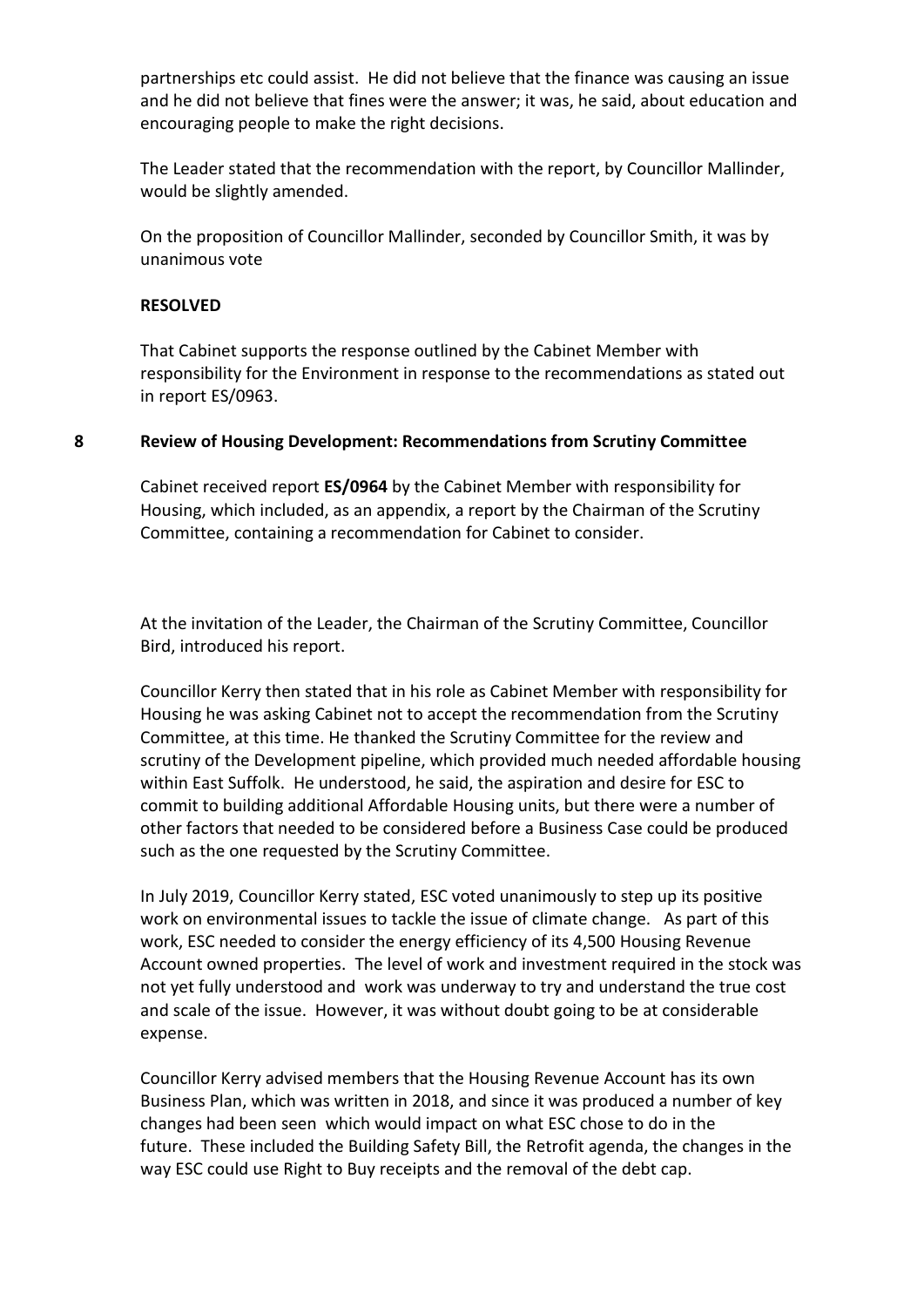Therefore, at this time, Councillor Kerry proposed to Cabinet that it rejected the recommendation from the Scrutiny Committee and continue with the on-going review of the HRA Business Plan, which considered multiple issues, rather than one in isolation.

The Leader emphasised the need for balanced budgets and managing income and expenditure, and he also referenced ESC's aspirations in respect of housing and the environmental agenda. That, he commented, required a balanced view to be taken.

Councillor Bird, speaking again, urged Cabinet to support the recommendation from the Scrutiny Committee; he emphasised that the Committee did not recommend increasing the council house building targets, merely to produce a business case to quantify the impact and cost of so increasing the target. Councillor Bird added that to argue against the recommendation by citing the Council's obligation to retro fit the existing housing stock with non fossil fuel heating was not a plausible argument; it conflated two separate issues. Councillor Bird emphasised that he believed that the target for house building should be challenging and ambitious; in conclusion he commented that to consider increasing the number of council houses built by ESC would be sending the right message to residents, particularly those who were in desperate need of a home.

The Leader and the Cabinet Member with responsibility for Housing repeated the need for evaluation to take place at this time. The Leader commented that working up a full business case now would take up a lot of officer time, and it was not needed because Cabinet would not authorise an increase in the build of council houses until the cost of retro fitting those already in existence was known.

The Cabinet Member with responsibility for the Environment echoed the words of Councillor Kerry; he repeated the costs involved and referred to the retro fitting that would improve the efficiency of the homes and make them less expensive for residents.

The Cabinet Member with responsibility for Resources referred to the Local Government Settlement, to be received together with possible amendments to the Proudential Indicators within which ESC must work; it was, he said, a possibility that house building may be included within one of the prudential indicators which ESC would no longer be able to borrow against. As such, there were many uncertainties.

Councillor Deacon stated that he was delighted that ESC would be building the truly social housing in Felixstowe at the former Deben High School site, one of the reasons being that in the Felixstowe Peninsula there were 400 families in desperate need of that type of housing. Councillor Deacon added that ESC owed it to those sort of families across the district to at least consider a business case to solve the problem; Councillor Deacon asked the cost of doing that.

In response, the Leader stated that the Team was focussed heavily on a whole number of issues; there was, he said, little point in asking the Team to produce a Business Case when Cabinet's view was already known. The Leader referred to the cost of what was ahead and that it would be a pointless exercise in officer time.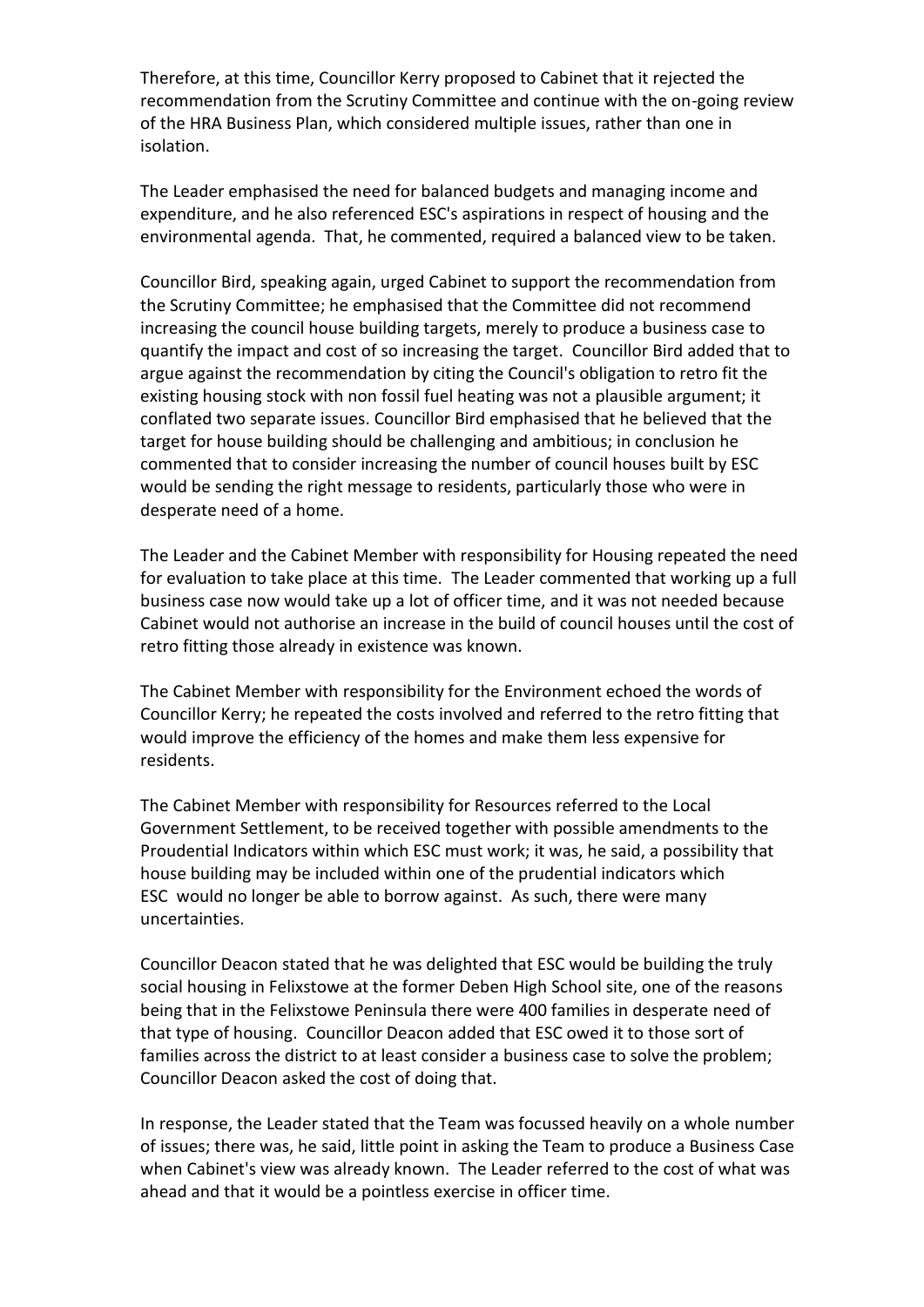Councillor Kerry, after thanking Councillor Deacon for his comments on the former Deben High School site, added that he would not stop developing houses; that work would continue, and he gave many examples of ongoing projects.

Councillor Byatt referred the former Deben High School site being an exemplar project and suggested that it be highlighted as such to the private sector who might produce more social housing, that was desperately needed.

Councillor Bird, on behalf of the Scrutiny Committee, after hearing all comments made, asked Cabinet to re-double its efforts to at least try to achieve meeting the existing target of building 50 houses per year, which was currently not being met. In response, the Leader stated that Cabinet would continue to do that.

On the proposition of Councillor Bird, and seconded by Councillor Smith, it was by unanimous vote

#### **RESOLVED**

That the recommendation by the Scrutiny Committee be rejected.

#### **9 Review of Empty Homes: Recommendations from Scrutiny Committee**

Cabinet received report **ES/0966** by the Cabinet Member with responsibility for Housing, which included, as an appendix, a report by the Chairman of the Scrutiny Committee, containing a recommendation for Cabinet to consider.

At the invitation of the Leader, the Chairman of the Scrutiny Committee, Councillor Bird, introduced his report. Councillor Bird emphasised the number of empty homes within the district, which he said currently equated to an entire housing estate; it was he said a waste of resources and a blight on communities.

The Cabinet Member with responsibility for Housing then stated that empty homes were a wasted resource which could be providing much needed homes, this was most notable at this time of housing crisis. They were also known to attract anti-social behaviour, vandalism and fly-tipping but dealing with empty homes was not a statutory function and therefore resources often had to be prioritised elsewhere.

The report before Cabinet, Councillor Kerry stated, suggested that the business case should come back to Cabinet in April 2022.

Cabinet gave its support for the proposals within the report.

On the proposition of Councillor Kerry, seconded by Councillor Rudd, it was by unanimous vote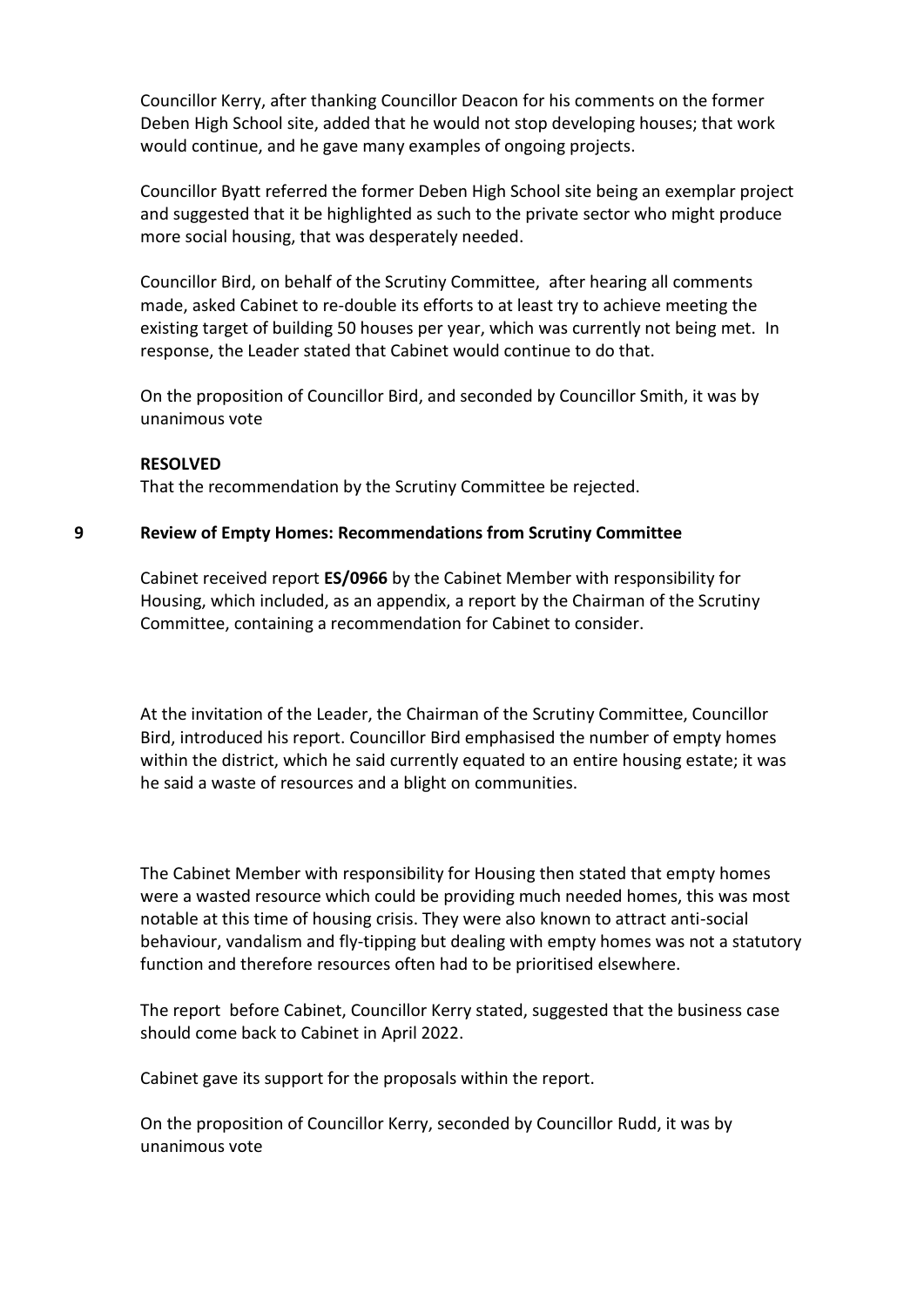## **RESOLVED**

That Cabinet accepts the recommendation by the Scrutiny Committee and requests officers to develop a Business Case to consider what additional resources or incentives could be put in place to ensure more empty homes are brought back into use. This should then return to Cabinet for review and a decision in April 2022.

At this point, Councillor Deacon spoke, he reminded Cabinet of the speech that he made at the recent Full Council meeting, where he vigorously defended the concept of the Leader and Cabinet type of governance; however, that was against the balance of having a very strong Scrutiny function, and Councillor Deacon believed that ESC did have a very strong Scrutiny Committee which came up with very good ideas, and Councillor Deacon believed that it was important to note that he did not wish to see the work of the Scrutiny Committee being a tick box exercise.

Councillor Deacon also reminded Cabinet that part of of the function of a Scrutiny Committee was to be a critical friend to Cabinet and he pointed out that Cabinet may ask the Scrutiny Committee to look at something in advance of a decision being made.

In response, the Leader emphasised that he was, and would always continue to be, a strong advocate of Scrutiny; his only criticism, which he commented that he had shared with the Chairman and Vice-Chairman, was that the Committee should focus in on issues; he gave the two housing reports just considered as good examples where the Scrutiny Committee had not looked at the complete housing portfolio but, instead, had focussed on smaller elements of the service.

Councillor Deacon accepted the Leader's explanation, and gave thanks, stating that he was glad that the Leader was an advocate of the Scrutiny system.

# **10 Southwold Harbour Management Committee – Budget Monitoring Report Quarter 2 2021/22**

Cabinet received report **ES/0960** by the Cabinet Member with responsibility for Resources, who stated that the report provided an update from the Southwold Harbour Management Committee (SHMC) on performance against budget for Quarter 2 2021/22 and recommended to Cabinet both a schedule of charges and dues for the Harbour for 2022/23 and the campsite and caravan Site fees and charges proposals for 2022/23. Cabinet was advised by Councillor Cook that the proposals set out presented a balance between the interests of the customers of Southwold Harbour and the need to keep pace with rising costs.

It was reported by Councillor Cook that the net income at the end of Quarter 2 2021/22 for the Southwold Harbour, adjusted for income in advance, showed a small favourable variant compared to the budget to date and it was anticipated that the outturn position for 2021/22 would be broadly in line with the budget. Councillor Cook noted that net income at the end of Quarter 2 2021/22 for the campsite and caravan site showed an adverse variant of approximately £62,000, which was anticipated to increase by the end of 2021/22.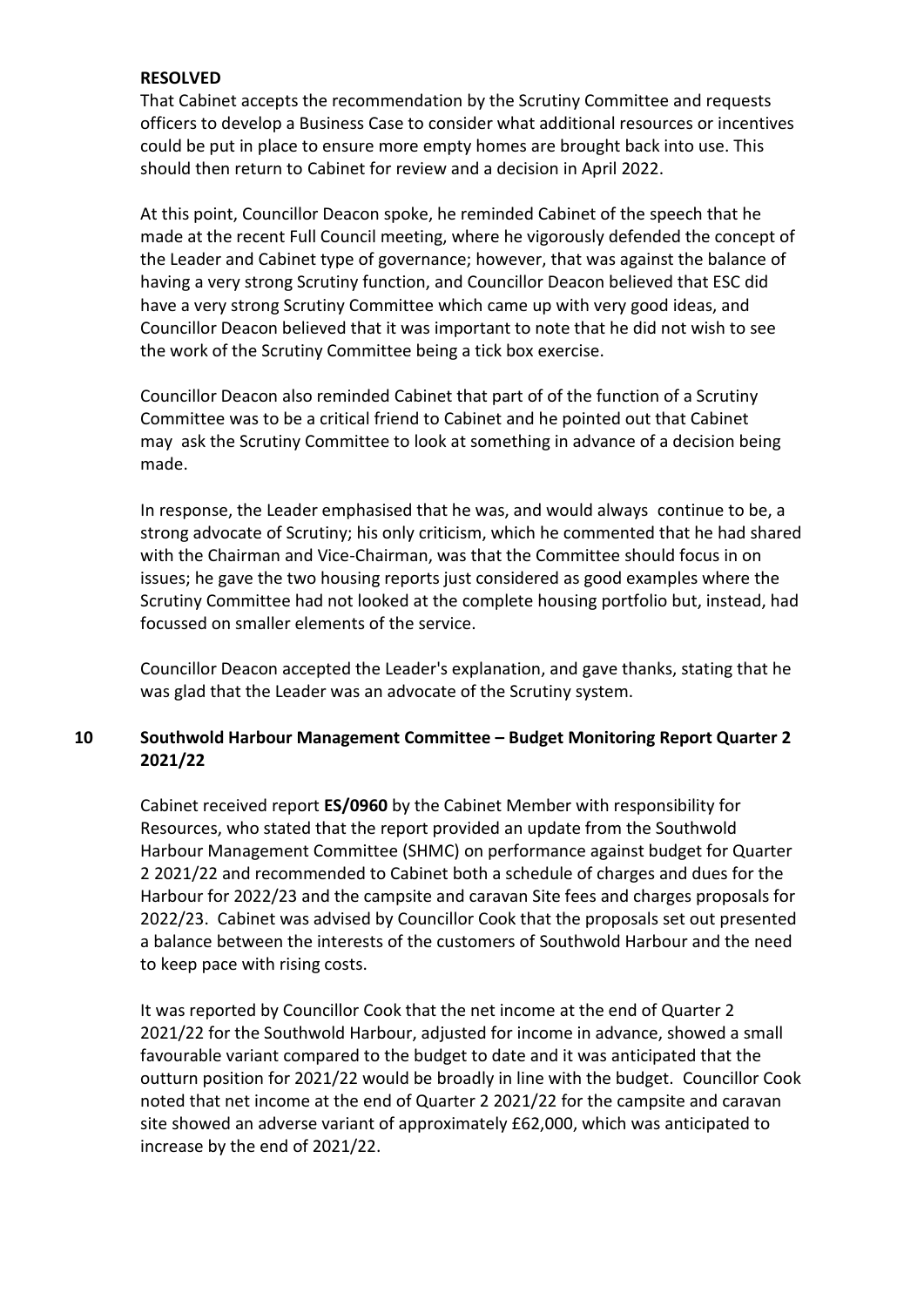Officers would be, highlighted Councillor Cook, exploring government support for cost and income losses related to the pandemic, which could be claimed and attributed to the campsite and caravan site. Councillor Cook described the proposed fees and charges for the campsite and caravan site were brought in mind with current rates of inflation and would increase income for 2022/23.

Councillor Cook stated that the SHMC Budget Monitoring Report considered by the SHMC at its meeting of 11 November 2021 was attached as Appendix 1 to the report, which in turn the schedule of charges and dues for the Harbour and the fees and charges proposals for the campsite and caravan site fees and charges were appended to. At that meeting, the SHMC had resolved that this Budget Monitoring Report be reported to Cabinet and that the schedule of charges and dues for the Harbour and the fees and charges proposals for the campsite and caravan site fees and charges be recommended to Cabinet for approval.

Councillor Gallant said he was pleased to see the SHMC established and working well and considered it positive and reassuring to see that it was taking on this serious piece of work; he invited questions and comments from Cabinet.

Councillor Ritchie, who noted that he was the Chairman of the SHMC, expressed his gratitude to Councillor Cook and the Council's Finance Team for their hard work on the Southwold Harbour accounts. The recommendations were fully supported by Councillor Ritchie, who stated he was looking forward to seeing the Harbour's finances being on sounder funding and providing improvements to facilities.

Councillor Byatt queried the use of red and white diesel at Southwold Harbour and sought clarity around the maintenance of the ice unit on the North Dock wall. The Head of Operations confirmed that the Council maintained the ice unit as a condition of the refurbishment of the North Dock wall, to attract more commercial vessels. The Head of Operations stated that he understood that the Council could use red diesel on the site for its own purposes and could sell white diesel to customers for their own use.

On the proposition of Councillor Cook, seconded by Councillor Ritchie, it was by a unanimous vote

## **RESOLVED**

1. That the Budget Monitoring Report Quarter 2 2021/22 for Southwold Harbour Management Committee be noted.

2. That the annual schedule of charges and dues for Southwold Harbour for 2022/23 attached as Appendix B to the Southwold Harbour Committee Budget Monitoring Report be approved.

3.That the Fees and Charges for Southwold Caravan Site and Campsite for 2022/23, attached as Appendix C, to the Southwold Harbour Management Committee Budget Monitoring Report be approved.

## **11 Transfer of land at Martello Park, Felixstowe**